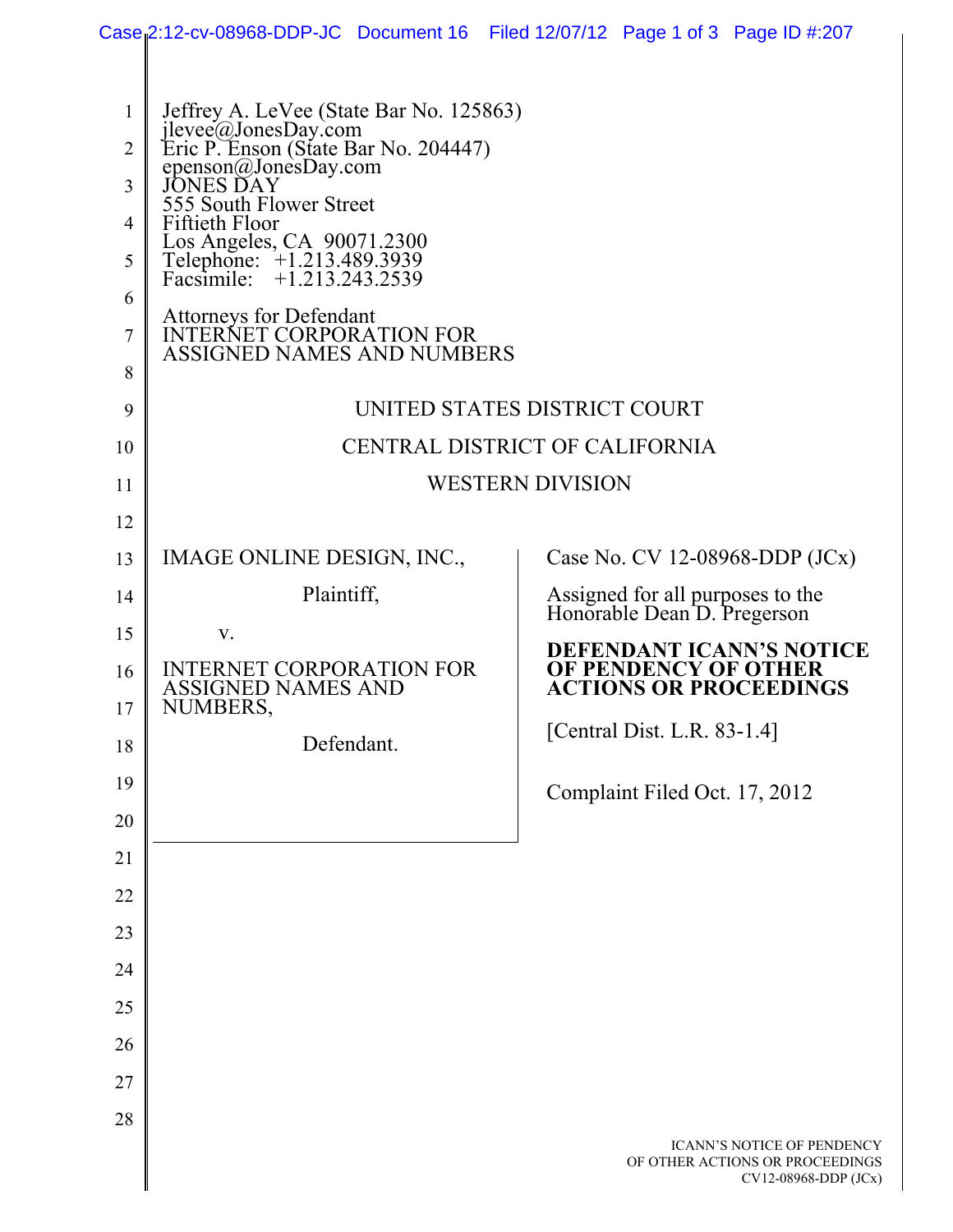## **TO THE COURT, ALL PARTIES AND THEIR ATTORNEYS OF RECORD:**

 Pursuant to Central District Local Rule 83-1.4, Defendant Internet Corporation for Assigned Names and Numbers ("ICANN") is obligated to give notice to the Court that the Complaint filed by Image Online Design, Inc. ("IOD") in this action involves "a material part of the subject matter" of another action currently pending before the Ninth Circuit Court of Appeals. C.D. Cal. L. R. 83- 1.4.1.

9 10 11 12 13 14 15 16 In *Image Online Design, Inc. v. Core Ass'n and Ken Stubbs*, Ninth Circuit Court of Appeals Docket No. 00-56284, IOD is appealing the Honorable Robert J. Kelleher's dismissal of IOD's trademark claims based on a finding that IOD had no common law trademark rights in the .WEB top-level domain ("TLD"). *Image Online Design, Inc. v. Core Ass'n and Ken Stubbs*, 120 F. Supp. 2d 870, 880 (C.D. Cal. 2000). IOD filed its appeal in July 2000, and the matter apparently has been stayed since that time. The Court of Appeals docket reflects a status conference at the Ninth Circuit scheduled for December 20, 2012.

17 18 19 20 In the this action, IOD again claims that it has common law trademark rights in the .WEB TLD; and IOD alleges that ICANN has infringed these purported rights. Accordingly, the instant action involves a "material part of the subject matter" pending before the Ninth Circuit. C.D. Cal. L. R. 83-1.4.1.

21 22 23 24 25 26 In the Ninth Circuit appeal, IOD is represented by David J. Steele, of Christie, Parker & Hale, LLP, 18101 Von Karman Ave., Suite 1950, Irvine, CA 92612, (949) 476-0757, who is also IOD's counsel of record in the instant action. The appellees in the Ninth Circuit appeal, Core Association and Ken Stubbs, are represented by Bret A. Fausett, Internet Pro APC, 4640 Admiralty Way, Fifth Fl., Marina Del Rey, CA 90292, (310) 496-5755.

27 ///

1

2

3

4

5

6

7

8

28 ///